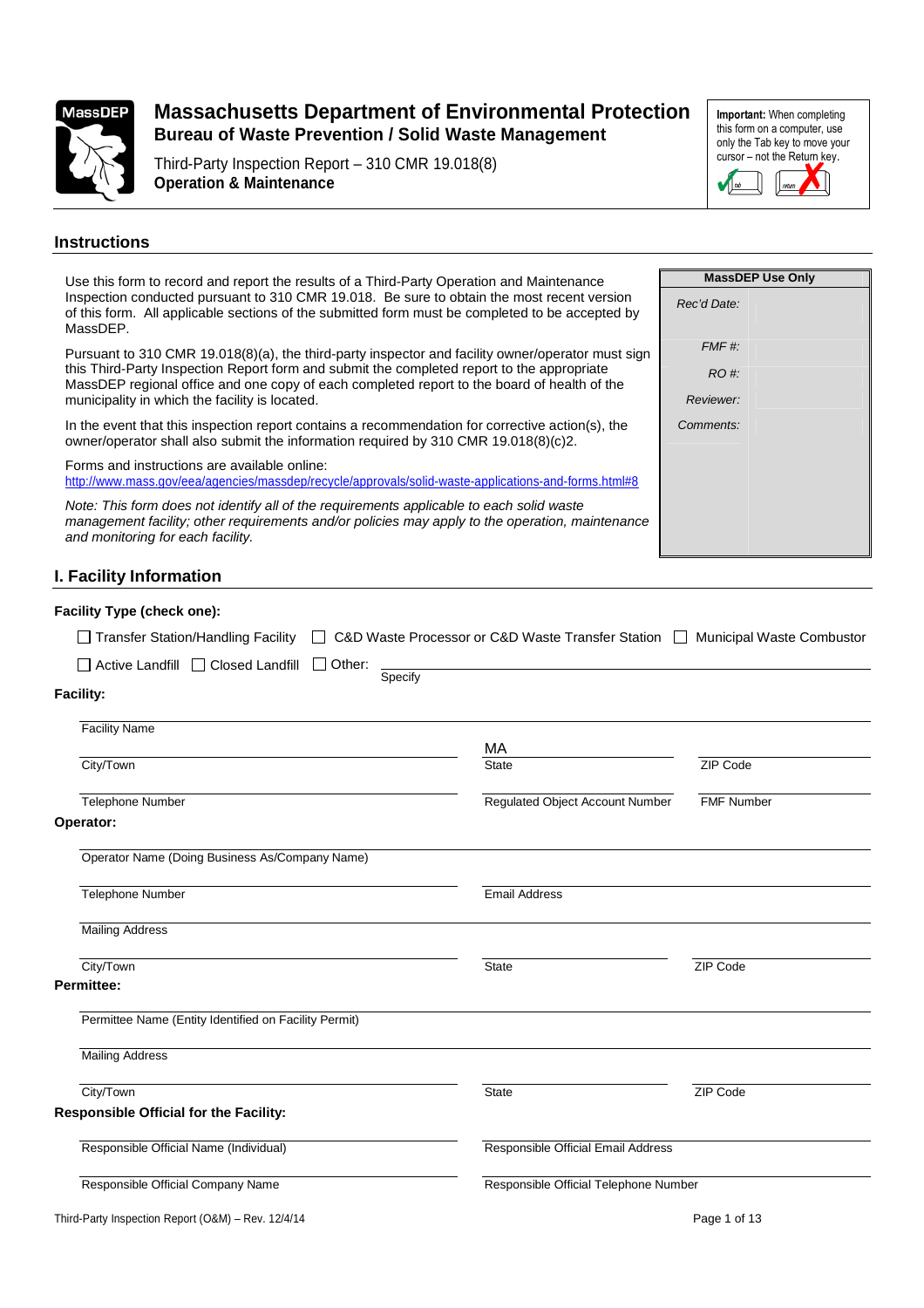

Third-Party Inspection Report – 310 CMR 19.018(8) **Operation & Maintenance**

### **II. Third-Party Inspector**

| Third-Party Inspector Name                          | Company Name                                               |          |  |
|-----------------------------------------------------|------------------------------------------------------------|----------|--|
|                                                     |                                                            |          |  |
| MassDEP Third-Party Inspector Identification Number | MassDEP Third-Party Inspector Expiration Date (MM/DD/YYYY) |          |  |
| <b>Telephone Number</b>                             | Email Address                                              |          |  |
|                                                     |                                                            |          |  |
| <b>Mailing Address</b>                              |                                                            |          |  |
|                                                     |                                                            |          |  |
| City/Town                                           | <b>State</b>                                               | ZIP Code |  |

#### **Construction and Demolition Waste (C&D Waste) Processing Facility or C&D Waste Transfer Station Only:**

Identify the qualified individual that conducted the observation of incoming waste loads and collection of samples of suspect asbestoscontaining materials during the inspection [pursuant to 310 CMR 19.018(6)(f)]. If the entire inspection was conducted by the third-party inspector listed above, then check the box and enter only the Asbestos Inspector Certification Number.

| Same as above. Provide Asbestos Certification Number                                                                                                                               | MA Dept. of Labor Standards Asbestos Inspector Certification Number |                             |                 |           |                                                            |
|------------------------------------------------------------------------------------------------------------------------------------------------------------------------------------|---------------------------------------------------------------------|-----------------------------|-----------------|-----------|------------------------------------------------------------|
| Asbestos Inspector Name                                                                                                                                                            | Company Name                                                        |                             |                 |           |                                                            |
| <b>Telephone Number</b>                                                                                                                                                            | <b>Email Address</b>                                                |                             |                 |           |                                                            |
| <b>Mailing Address</b>                                                                                                                                                             |                                                                     |                             |                 |           |                                                            |
| City/Town                                                                                                                                                                          | <b>State</b>                                                        |                             |                 | ZIP Code  |                                                            |
| III. Inspection Details                                                                                                                                                            |                                                                     |                             |                 |           |                                                            |
| A. FREQUENCY                                                                                                                                                                       |                                                                     |                             |                 |           |                                                            |
| Indicate the scheduled inspection frequency for this facility as required by 310 CMR 19.018(6)(b), or a more frequent schedule set forth<br>in the Facility Permit/Other Approval: |                                                                     |                             |                 |           |                                                            |
| <b>Bi-Monthly</b><br>$\Box$<br>Quarterly<br>Semi-Annual                                                                                                                            | Annual                                                              |                             | <b>Biennial</b> |           |                                                            |
| Other (include permit/approval type and date of issuance):                                                                                                                         |                                                                     |                             |                 |           |                                                            |
| <b>B. DATE, TIME &amp; PERSONNEL</b>                                                                                                                                               |                                                                     |                             |                 |           |                                                            |
| Inspection Date (MM/DD/YYYY):                                                                                                                                                      |                                                                     |                             |                 |           |                                                            |
| <b>Inspection Start Time:</b><br>$\square$ AM<br>$\Box$ PM                                                                                                                         |                                                                     |                             |                 |           |                                                            |
| Facility Representatives in Attendance During Inspection:                                                                                                                          |                                                                     |                             |                 |           |                                                            |
| <b>CONDITIONS</b><br>C.                                                                                                                                                            |                                                                     |                             |                 |           |                                                            |
| degrees F.<br>Air Temperature: Approximately                                                                                                                                       |                                                                     |                             |                 |           | Wind Direction (direction from which the wind is blowing): |
| Partly Cloudy<br>Weather:<br>Clear<br>Cloudy<br>$\Box$<br>$\perp$<br>$\Box$                                                                                                        |                                                                     | <b>NW</b>                   | $\Box$ N        | l Ine     |                                                            |
| Dry<br>Rain<br>Snow                                                                                                                                                                |                                                                     | $\Box$ W                    | Wind            | $\Box$ E  |                                                            |
| Wind Speed:<br>Calm<br>$\Box$<br>Breeze<br>Moderate<br>$\perp$<br>$\perp$                                                                                                          | Strong                                                              | $\overline{\phantom{a}}$ SW | $\Box$ S        | $\Box$ SE |                                                            |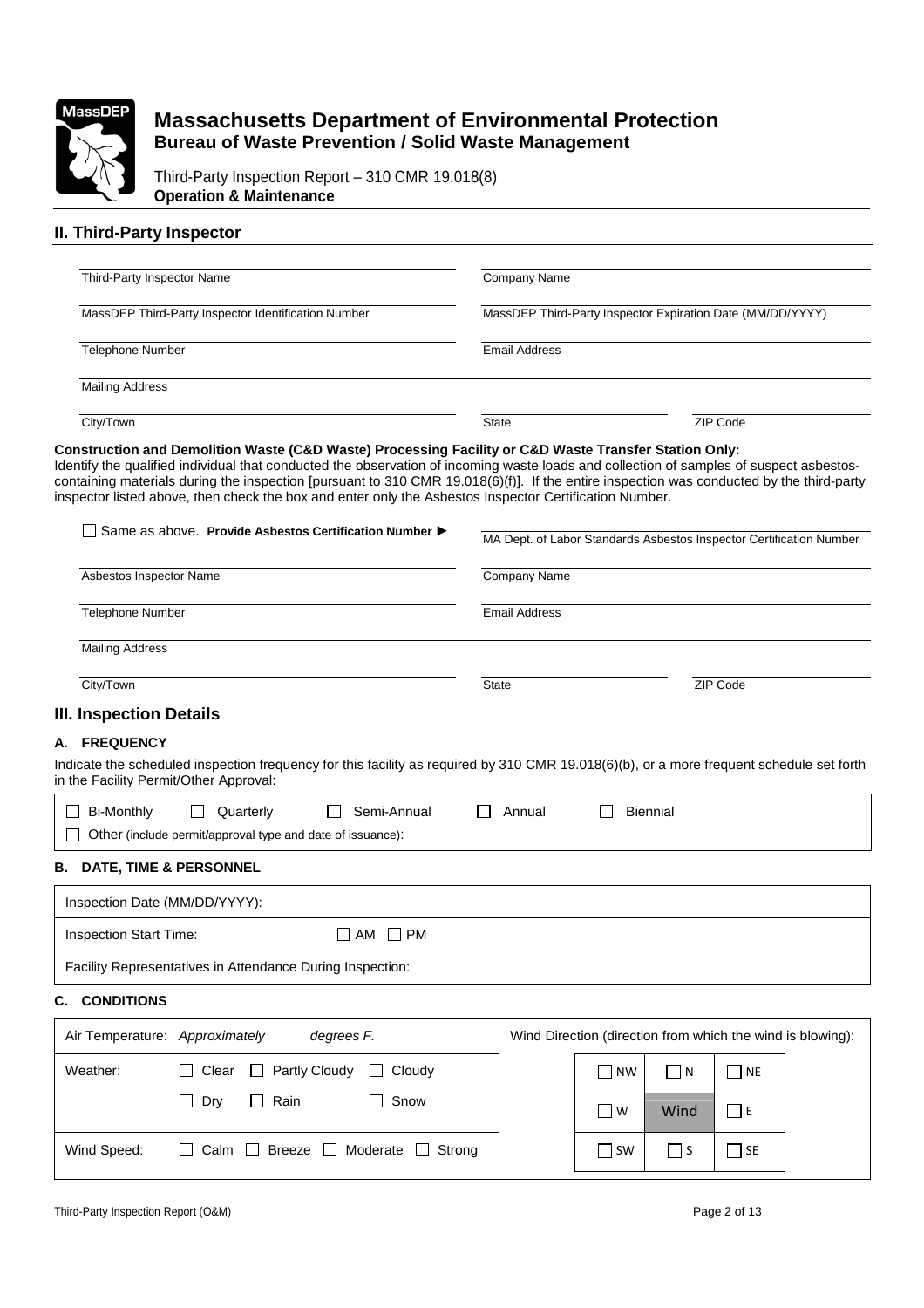

Third-Party Inspection Report – 310 CMR 19.018(8) **Operation & Maintenance**

### **IV. Pre-Inspection Preparation**

### **A. FACILITY-SPECIFIC O&M REQUIREMENTS**

During each third-party inspection, the third-party inspector shall examine and evaluate the facility's solid waste activities, equipment, operations, practices, procedures, and records relevant to the type of third-party inspection being conducted in order to determine the facility's compliance with all applicable requirements as set forth in 310 CMR 19.018(6)(a)1.

**Therefore, pursuant to 310 CMR 19.018(6)(a)1, prior to conducting a third-party facility operation and maintenance inspection, the third-party inspector shall, without limitation, complete all of the following:**

Review and become familiar with the regulations set forth at 310 CMR 19.000 – Massachusetts Solid Waste Regulations.

 $\Box$  Identify, review and become familiar with all solid waste permits, plans, approvals, and orders (or other enforcement documents issued to the facility by the Department), and the solid waste requirements applicable to the operation and maintenance of the facility.

Relevant requirements may include, without limitation, specific practices and procedures for the operation, maintenance and monitoring of the facility, waste acceptance/storage limits, and other requirements related to the facility's solid waste activities. Without limitation, these facility-specific requirements may be contained in the Facility Permit, Authorization to Construct, Authorization to Operate, Operation and Maintenance Plan, Closure/Post-Closure Plans and Approvals, Facility Modification Approvals, Beneficial Use Determinations, Administrative Consent Orders, and other determinations, authorizations or enforcement actions issued by the Department.

**I,** <enter name of the registered third-party inspector completing this report> **, have identified, reviewed and understand all of the aforementioned requirements that are applicable to this facility and the following are my observations and recommendations related to the facility-specific requirements.**  ► Inspector Initials

### **B. SOLID WASTE PERMITS, PLANS, APPROVALS & ORDERS**

List all relevant solid waste permits, plans, approvals, orders or other enforcement actions issued to the facility by the Department that contain specific practices, procedures and other requirements still in effect for the operation, maintenance and monitoring or closure/post-closure of the facility. Where applicable, provide the plan or issue date for each item. For enforcement actions, include the document number, effective date, and status of implementation by the facility.

Discussion: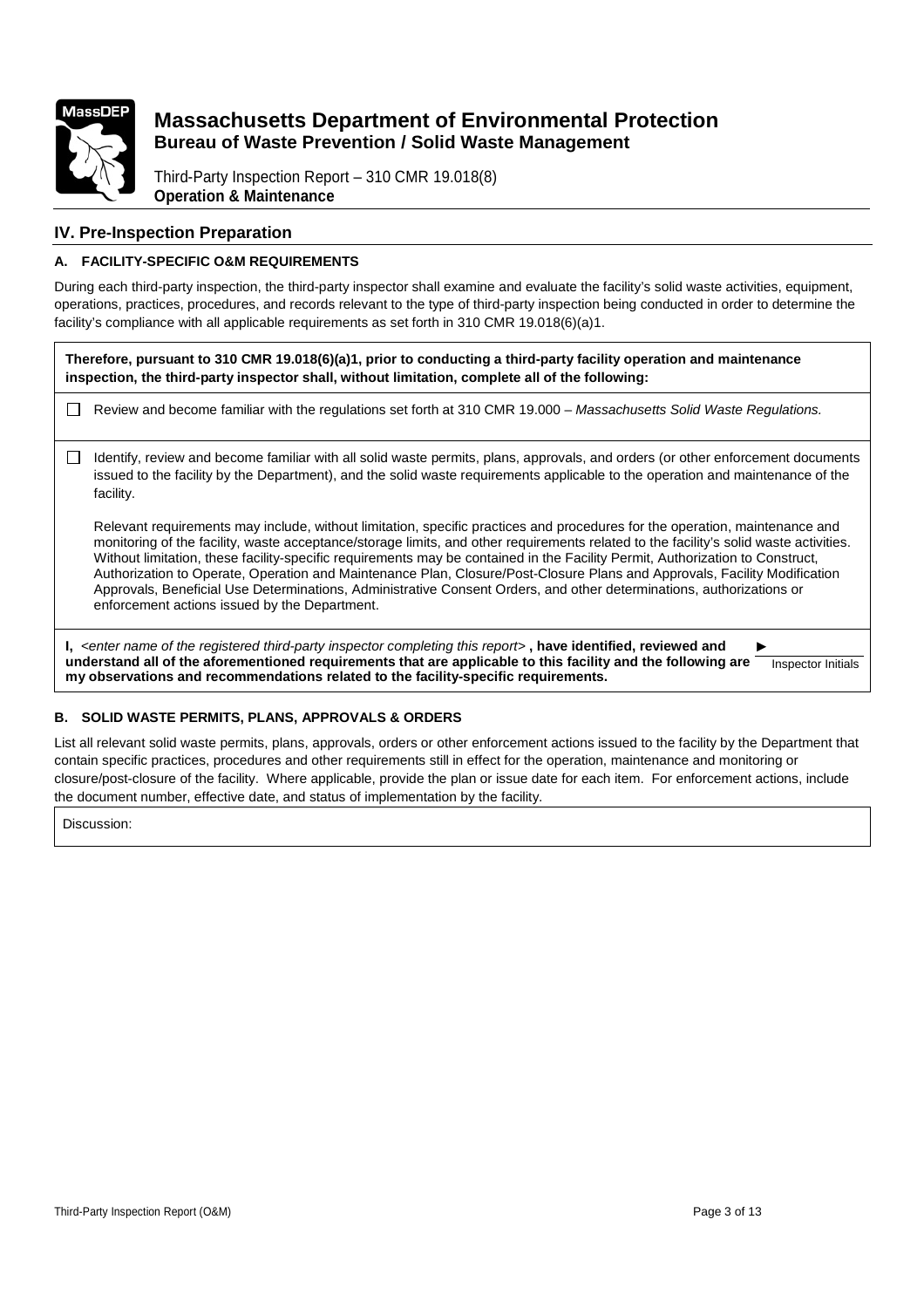

Third-Party Inspection Report – 310 CMR 19.018(8) **Operation & Maintenance**

### **V. Performance Standards**

Examine and evaluate the facility's solid waste activities, equipment, operations, practices, procedures and records relevant to the type of solid waste facility.

Using the tables below, identify all areas evaluated by the inspector during the inspection by checking the box in the first column. Describe all deviations noted during the inspection in the third column. Provide recommendations for corrective action to return to compliance with the applicable performance standard in the fourth column.

| <b>Facility Type</b>                      | <b>Performance Standards</b>                                        |
|-------------------------------------------|---------------------------------------------------------------------|
| <b>Transfer Station/Handling Facility</b> | Complete Section A.                                                 |
| (Including C&D Facility)                  | If C&D Handling/ Processing Facility, then also complete Section B. |
| Municipal Waste Combustor                 | Complete Section A.                                                 |
| <b>Active Landfill</b>                    | Complete Sections C. and F.                                         |
|                                           | If active ash landfill, then also complete Section D.               |
| Closed Landfill                           | Complete Sections E. and F.                                         |

### **A. TRANSFER STATION, HANDLING FACILITY, OR MUNICIPAL WASTE COMBUSTOR (INCLUDING C&D FACILITY)**

|                  |                               |                        | <b>Comments/Observations and</b> |
|------------------|-------------------------------|------------------------|----------------------------------|
| <b>Evaluated</b> | <b>Performance Standard</b>   | Deviation(s)           | <b>Recommended Corrective</b>    |
|                  |                               |                        | Action(s)                        |
|                  | 19.205(1)                     |                        |                                  |
| $\Box$           | Storm Water Controls.         |                        |                                  |
| $\Box$           | 19.205(2)                     |                        |                                  |
|                  | Equipment.                    |                        |                                  |
| $\Box$           | 19.205(3)                     |                        |                                  |
|                  | Weighing Facilities.          |                        |                                  |
| $\Box$           | 19.207(1)                     | Discuss in Section VI. | Discuss in Section VI.           |
|                  | General.                      |                        |                                  |
| $\Box$           | 19.207(2)                     |                        |                                  |
|                  | Supervision of Operation.     |                        |                                  |
| □                | 19.207(3)                     |                        |                                  |
|                  | Access to Facilities.         |                        |                                  |
| $\Box$           | 19.207(4)                     |                        |                                  |
|                  | Security.                     |                        |                                  |
| $\Box$           | 19.207(5)                     |                        |                                  |
|                  | Posting of Handling Facility. |                        |                                  |
| $\Box$           | 19.207(6)                     |                        |                                  |
|                  | Unloading of Refuse.          |                        |                                  |
| $\Box$           | 19.207(7)                     |                        |                                  |
|                  | Special Wastes.               |                        |                                  |
| $\Box$           | 19.207(8)                     |                        |                                  |
|                  | Banned/Restricted Wastes.     |                        |                                  |
| $\Box$           | 19.207(9)                     |                        |                                  |
|                  | Hazardous Waste.              |                        |                                  |
| $\Box$           | 19.207(10)                    |                        |                                  |
|                  | Household Hazardous Waste     |                        |                                  |
|                  | and Waste Oil Collections.    |                        |                                  |
| $\Box$           | 19.207(11)                    |                        |                                  |
|                  | Bulky Waste.                  |                        |                                  |
| $\mathcal{L}$    | 19.207(12)                    |                        |                                  |
|                  | Liquid Wastes.                |                        |                                  |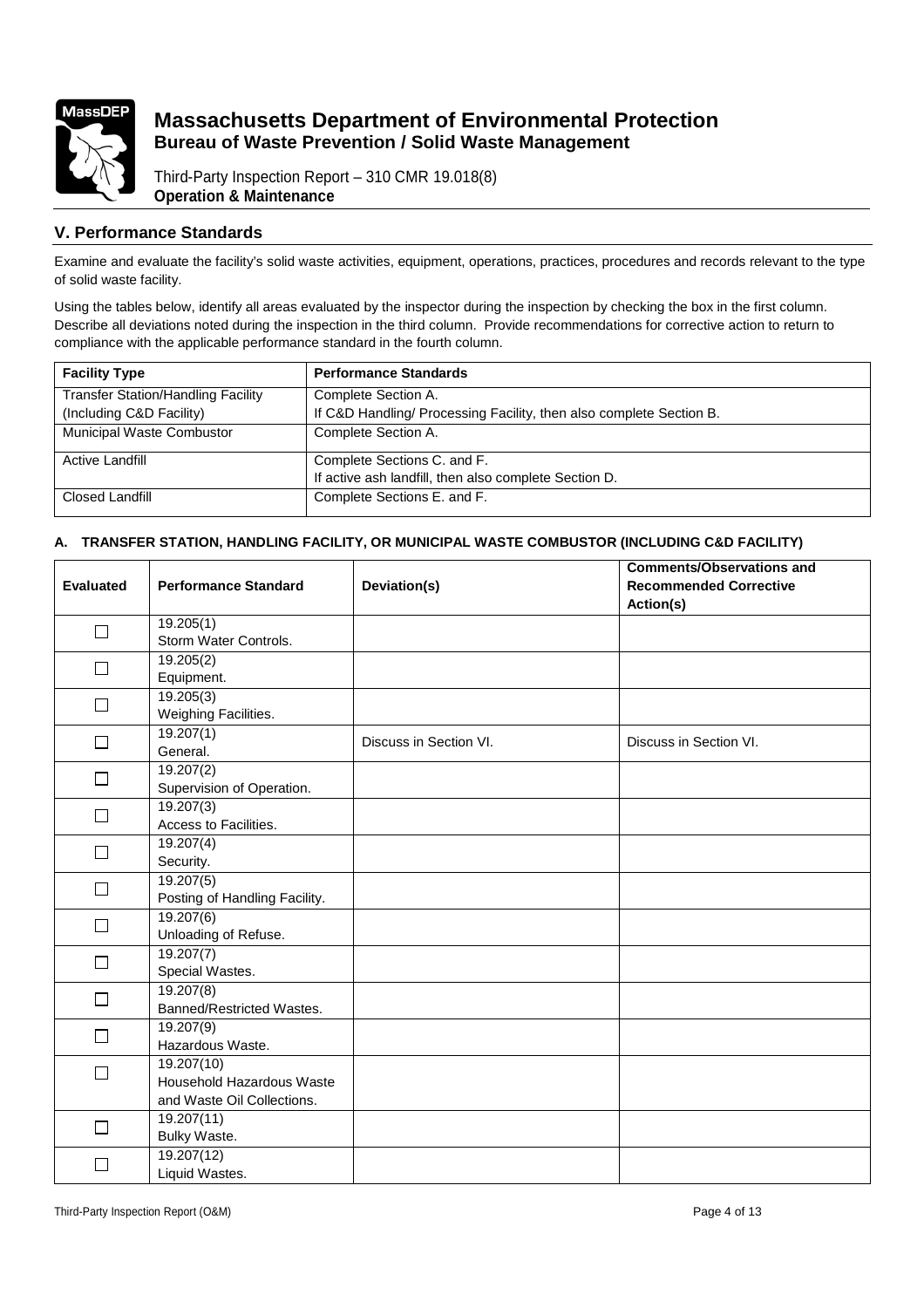

Third-Party Inspection Report – 310 CMR 19.018(8) **Operation & Maintenance**

|                  |                               |              | <b>Comments/Observations and</b> |
|------------------|-------------------------------|--------------|----------------------------------|
| <b>Evaluated</b> | <b>Performance Standard</b>   | Deviation(s) | <b>Recommended Corrective</b>    |
|                  |                               |              | Action(s)                        |
| $\Box$           | 19.207(13)                    |              |                                  |
|                  | Bird Hazards.                 |              |                                  |
| $\Box$           | 19.207(14)                    |              |                                  |
|                  | Dust Control.                 |              |                                  |
| П                | 19.207(15)                    |              |                                  |
|                  | Vector Control.               |              |                                  |
| $\Box$           | 19.207(16)                    |              |                                  |
|                  | Control of Wind-blown Litter. |              |                                  |
| $\Box$           | 19.207(17)                    |              |                                  |
|                  | Staffing.                     |              |                                  |
| $\Box$           | 19.207(18)                    |              |                                  |
|                  | Employee Facilities.          |              |                                  |
| П                | 19.207(19)                    |              |                                  |
|                  | Accident Prevention/Safety.   |              |                                  |
| $\Box$           | 19.207(20)                    |              |                                  |
|                  | Fire Protection.              |              |                                  |
| П                | 19.207(21)                    |              |                                  |
|                  | Recycling Operations.         |              |                                  |
| П                | 19.207(22)                    |              |                                  |
|                  | Records for Operational and   |              |                                  |
|                  | Plan Execution.               |              |                                  |
| $\Box$           | 19.207(23)                    |              |                                  |
|                  | Screening and/or Fencing.     |              |                                  |
| П                | 19.207(24)                    |              |                                  |
|                  | Open Burning.                 |              |                                  |
| $\Box$           | 19.207(25)                    |              |                                  |
|                  | Inspections.                  |              |                                  |
| П                | 19.207(26)                    |              |                                  |
|                  | End-of-Life Mercury-added     |              |                                  |
|                  | Products.                     |              |                                  |

### **B. CONSTRUCTION AND DEMOLITION (C&D) WASTE PROCESSING FACILITY OR C&D WASTE TRANSFER STATION**

| <b>Evaluated</b> | <b>Performance Standard</b>                                                                 | Deviation(s)                                                                     | <b>Comments/Observations and</b><br><b>Recommended Corrective</b><br>Action(s) |
|------------------|---------------------------------------------------------------------------------------------|----------------------------------------------------------------------------------|--------------------------------------------------------------------------------|
|                  | 19.206(1)<br><b>Enclosed Operations.</b>                                                    |                                                                                  |                                                                                |
|                  | 19.206(2)<br>Storage.                                                                       |                                                                                  |                                                                                |
| Г                | 19.206(3)<br>Contact Water.                                                                 |                                                                                  |                                                                                |
| Г                | <b>Suspect Asbestos-Containing</b><br>Material (ACM) Inspection and<br>Management Protocol. |                                                                                  |                                                                                |
| Г                | Sample collection of suspect<br>ACM from incoming loads.                                    | Discuss sample results:<br>$\blacktriangleright \Box$ Attach analytical reports. |                                                                                |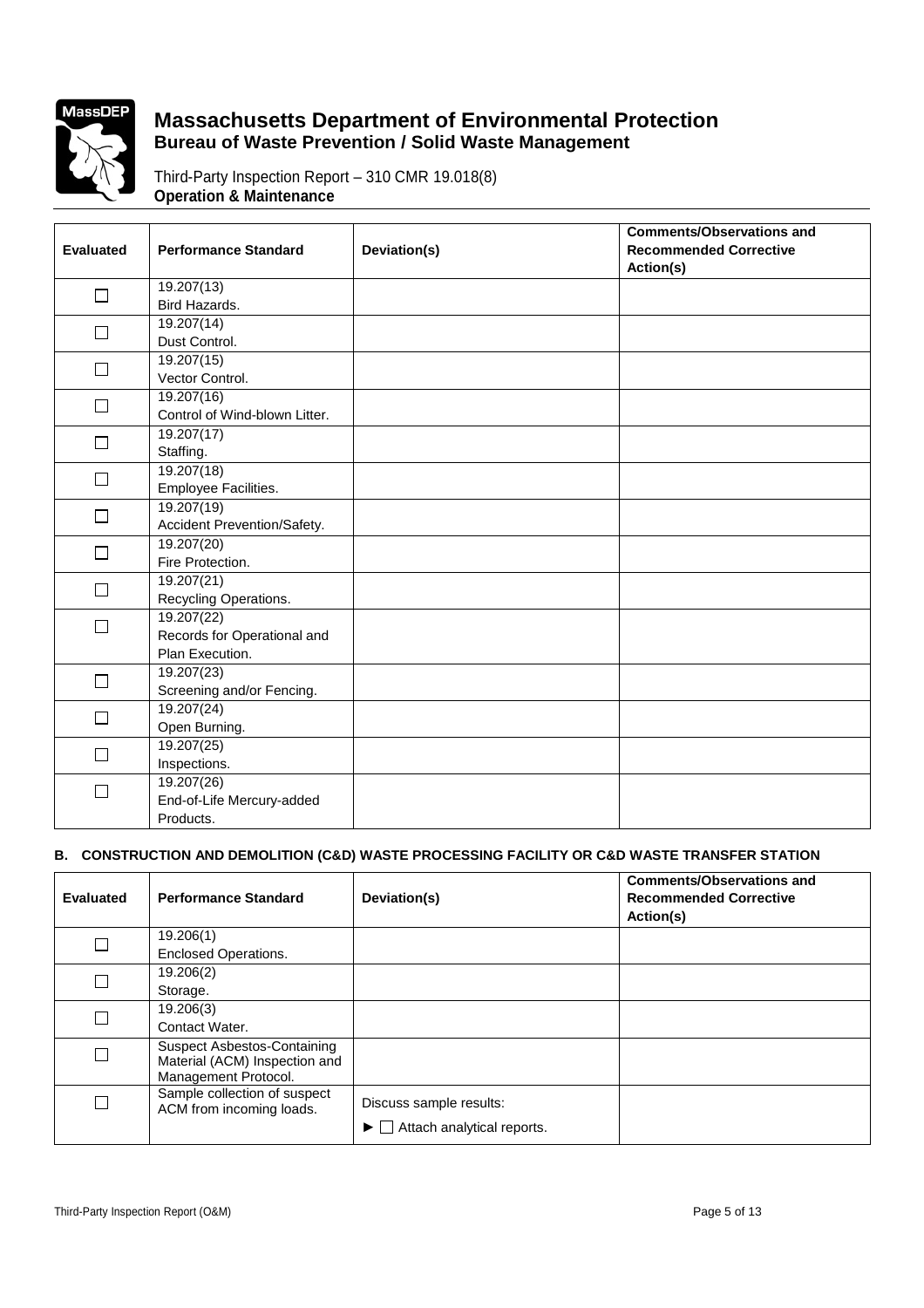

Third-Party Inspection Report – 310 CMR 19.018(8) **Operation & Maintenance**

### **C. ACTIVE LANDFILL**

| <b>Evaluated</b> | <b>Performance Standard</b>                               | Deviation(s)           | <b>Comments/Observations and</b><br><b>Recommended Corrective Action(s)</b> |
|------------------|-----------------------------------------------------------|------------------------|-----------------------------------------------------------------------------|
| $\Box$           | 19.130(1)<br>General.                                     | Discuss in Section VI. | Discuss in Section VI.                                                      |
| $\Box$           | 19.130(2)<br>Operator Supervision.                        |                        |                                                                             |
| $\Box$           | 19.130(3)<br>Special Wastes.                              |                        |                                                                             |
| $\Box$           | 19.130(4)<br>Banned/Restricted Wastes.                    |                        |                                                                             |
| $\Box$           | 19.130(5)<br>Hazardous Waste.                             |                        |                                                                             |
| $\Box$           | 19.130(6)<br>Bulky Wastes.                                |                        |                                                                             |
| □                | 19.130(7)<br>Liquid Wastes.                               |                        |                                                                             |
| $\Box$           | 19.130(8)<br>Solid Waste Handling.                        |                        |                                                                             |
| $\Box$           | 19.130(9)<br>Bird Hazards.                                |                        |                                                                             |
| $\Box$           | 19.130(10)<br>Equipment and Shelter.                      |                        |                                                                             |
| $\Box$           | 19.130(11)<br>Staffing.                                   |                        |                                                                             |
| □                | 19.130(12)<br>Employee Facilities.                        |                        |                                                                             |
| $\Box$           | 19.130(13)<br>Accident Prevention/Safety.                 |                        |                                                                             |
| $\Box$           | 19.130(14)<br>Spreading and Compacting of<br>Solid Waste. |                        |                                                                             |
| $\Box$           | 19.130(15)<br>Cover Material.                             |                        |                                                                             |
| П                | 19.130(16)<br>Vector, Dust and Odor Control.              |                        |                                                                             |
| $\Box$           | 19.130(17)<br>Litter Control.                             |                        |                                                                             |
| $\Box$           | 19.130(18)<br>Top Slope and Side Slopes.                  |                        |                                                                             |
| $\Box$           | 19.130(19)<br>Storm Water Drainage.                       |                        |                                                                             |
| $\Box$           | 19.130(20)<br>Erosion Control.                            |                        |                                                                             |
| $\Box$           | 19.130(21)<br>Boundary/Elevation Markers.                 |                        |                                                                             |
| $\Box$           | 19.130(22)<br>Access Roads.                               |                        |                                                                             |
| □                | 19.130(23)<br>Security.                                   |                        |                                                                             |
| $\Box$           | 19.130(24)<br>Posting of the Landfill.                    |                        |                                                                             |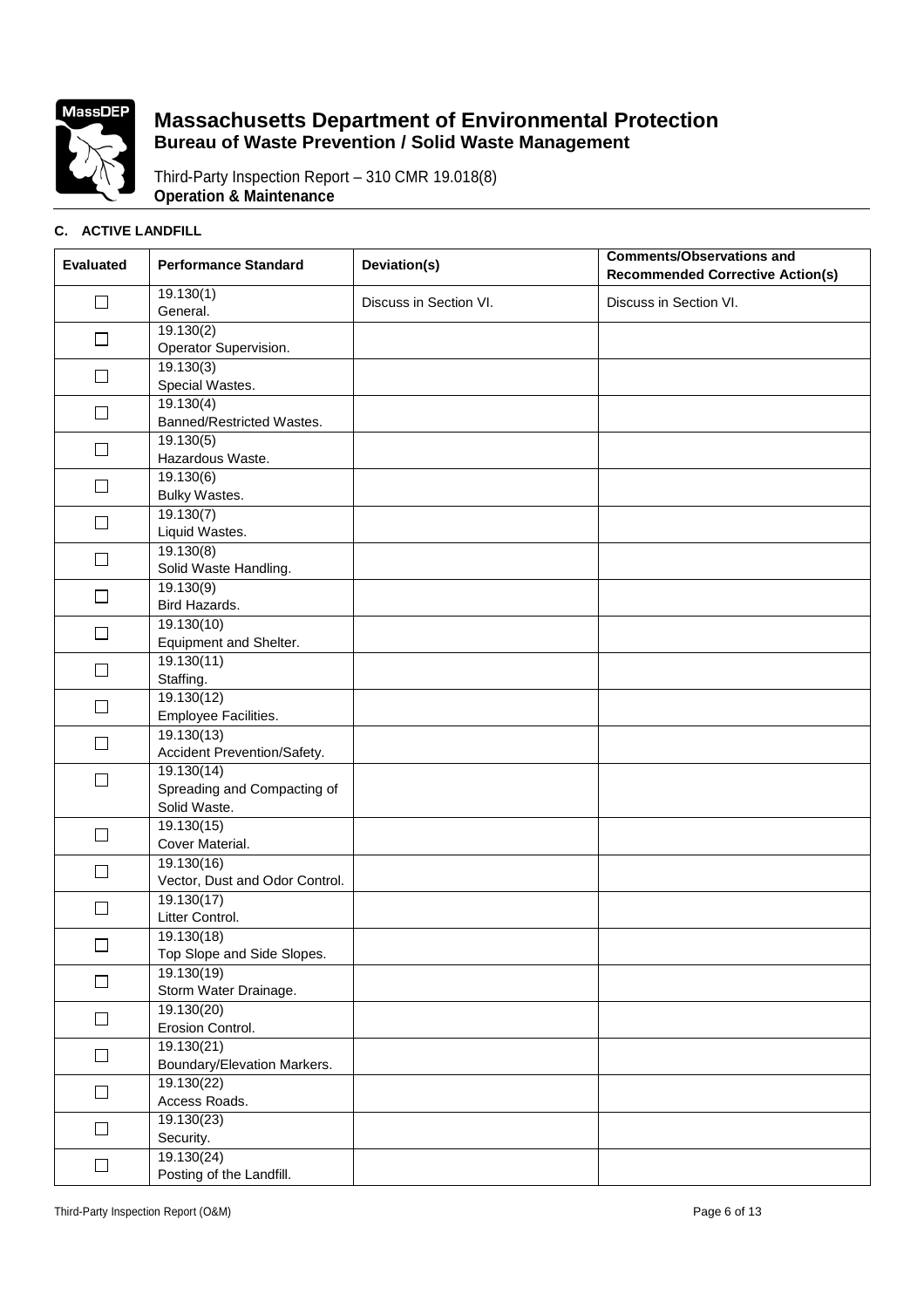

Third-Party Inspection Report – 310 CMR 19.018(8) **Operation & Maintenance**

| <b>Evaluated</b> | <b>Performance Standard</b>     | Deviation(s) | <b>Comments/Observations and</b>        |
|------------------|---------------------------------|--------------|-----------------------------------------|
|                  |                                 |              | <b>Recommended Corrective Action(s)</b> |
| $\Box$           | 19.130(25)                      |              |                                         |
|                  | Open Burning.                   |              |                                         |
| П                | 19.130(26)                      |              |                                         |
|                  | Fire Protection and Control.    |              |                                         |
| П                | 19.130(27)                      |              |                                         |
|                  | Convenience and Recycling       |              |                                         |
|                  | Drop-off Areas at Landfills.    |              |                                         |
| $\Box$           | 19.130(28)                      |              |                                         |
|                  | Waste Oil Collections at        |              |                                         |
|                  | Landfills.                      |              |                                         |
| П                | 19.130(29)                      |              |                                         |
|                  | Household Hazardous Waste       |              |                                         |
|                  | Collections at Landfills.       |              |                                         |
| $\Box$           | 19.130(30)                      |              |                                         |
|                  | Leachate Collection,            |              |                                         |
|                  | Treatment and Disposal.         |              |                                         |
| П                | 19.130(31)                      |              |                                         |
|                  | Phase Completion of the         |              |                                         |
|                  | Landfill.                       |              |                                         |
| $\Box$           | 19.130(32)                      |              |                                         |
|                  | Disruption of Landfilled Areas. |              |                                         |
| $\Box$           | 19.130(33)                      |              |                                         |
|                  | Construction of Buildings.      |              |                                         |
| П                | 19.130(34)                      |              |                                         |
|                  | Records for Operational and     |              |                                         |
|                  | Plan Execution.                 |              |                                         |
| $\Box$           | 19.130(35)                      |              |                                         |
|                  | Inspections.                    |              |                                         |
| J.               | 19.130(36)                      |              |                                         |
|                  | Re-circulation of Leachate.     |              |                                         |
| $\sim$           | 19.130(37) End-of-Life          |              |                                         |
|                  | Mercury-added Products.         |              |                                         |

### **D. ASH LANDFILL**

| <b>Evaluated</b> | <b>Performance Standard</b>  | Deviation(s)           | <b>Comments/Observations and</b><br><b>Recommended Corrective Action(s)</b> |
|------------------|------------------------------|------------------------|-----------------------------------------------------------------------------|
| $\Box$           | 19.131(1)<br>General.        | Discuss in Section VI. | Discuss in Section VI.                                                      |
| $\Box$           | 19.131(2)                    |                        |                                                                             |
|                  | Fugitive Emissions.          |                        |                                                                             |
|                  | 19.131(3)                    |                        |                                                                             |
|                  | Ash Moisture Content.        |                        |                                                                             |
| $\Box$           | 19.131(4)                    |                        |                                                                             |
|                  | Spreading/Compacting of Ash. |                        |                                                                             |
| $\Box$           | 19.131(5)                    |                        |                                                                             |
|                  | Vehicle Washdown /           |                        |                                                                             |
|                  | Wheelwash / Other Measures.  |                        |                                                                             |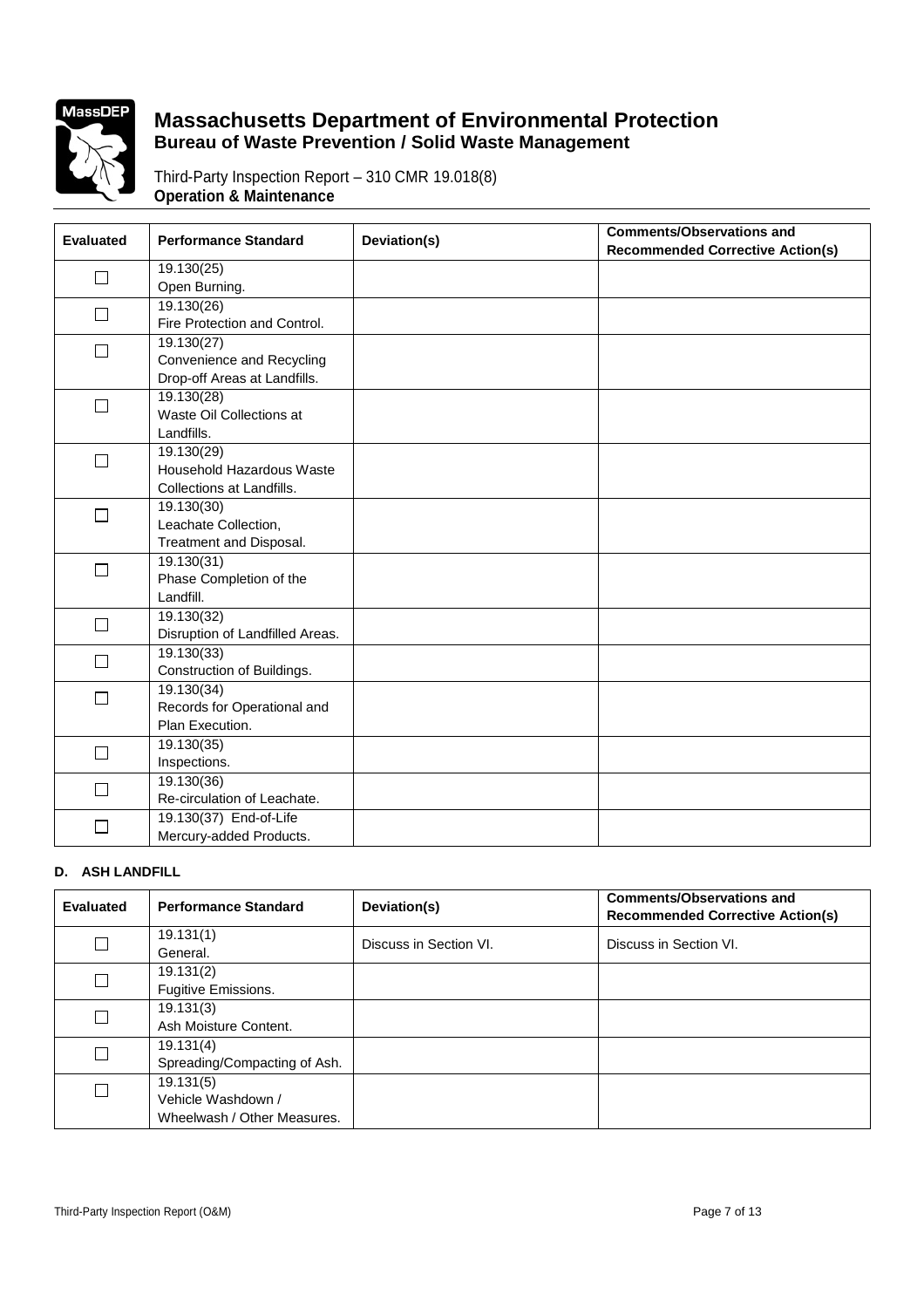

Third-Party Inspection Report – 310 CMR 19.018(8) **Operation & Maintenance**

#### **E. CLOSED LANDFILL**

| <b>Evaluated</b> | <b>Performance Standard</b>    | Deviation(s)           | <b>Comments/Observations and</b><br><b>Recommended Corrective Action(s)</b> |
|------------------|--------------------------------|------------------------|-----------------------------------------------------------------------------|
| $\Box$           | 19.016                         |                        |                                                                             |
|                  | Post-closure Use.              |                        |                                                                             |
|                  | 19.142(1)                      | Discuss in Section VI. | Discuss in Section VI.                                                      |
|                  | General.                       |                        |                                                                             |
| П                | 19.142(2)                      |                        |                                                                             |
|                  | Post-closure Period.           |                        |                                                                             |
|                  | 19.142(3)                      |                        |                                                                             |
|                  | Post-closure Period Waiver.    |                        |                                                                             |
| □                | 19.142(4)                      |                        |                                                                             |
|                  | Post-closure Period Extension. |                        |                                                                             |
| □                | 19.142(5)                      |                        |                                                                             |
|                  | Post-closure Requirements.     |                        |                                                                             |
|                  | 19.142(6)                      |                        |                                                                             |
|                  | Inspection Requirements.       |                        |                                                                             |
| П                | 19.142(7)                      |                        |                                                                             |
|                  | <b>Additional Measures.</b>    |                        |                                                                             |
|                  | 19.142(8)                      |                        |                                                                             |
|                  | Termination of the Post-       |                        |                                                                             |
|                  | Closure Period.                |                        |                                                                             |
| П                | 19.143(1)                      |                        |                                                                             |
|                  | Applicability.                 |                        |                                                                             |
|                  | 19.143(2)                      |                        |                                                                             |
|                  | Submission of Post-closure     |                        |                                                                             |
|                  | Use Plans.                     |                        |                                                                             |
| П                | 19.143(3)                      |                        |                                                                             |
|                  | Criteria for Approval of Post- |                        |                                                                             |
|                  | closure Use.                   |                        |                                                                             |
|                  | 19.143(4)                      |                        |                                                                             |
|                  | Post-closure Construction.     |                        |                                                                             |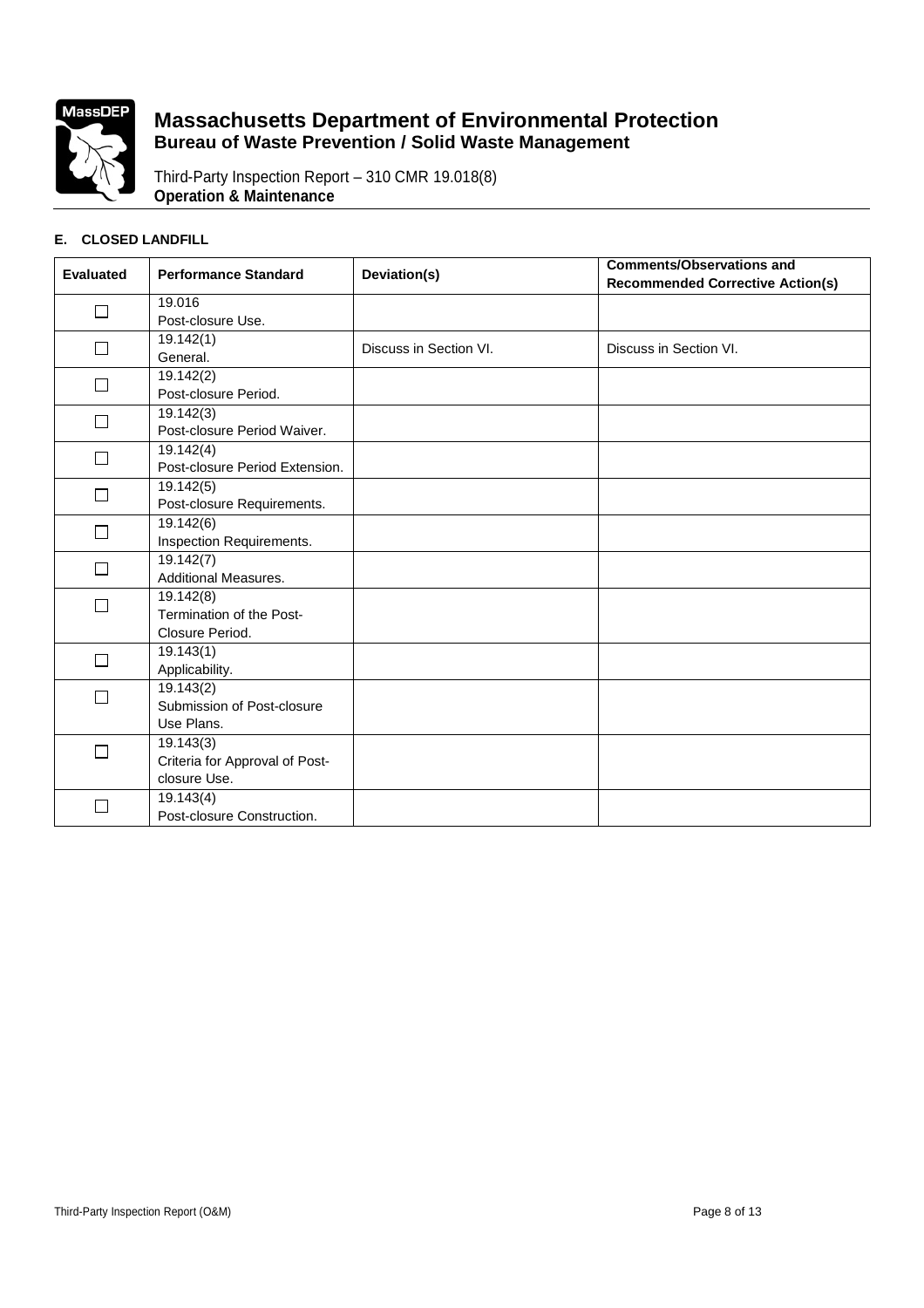

Third-Party Inspection Report – 310 CMR 19.018(8) **Operation & Maintenance**

### **F. ADDITIONAL LANDFILL REQUIREMENTS**

| <b>Evaluated</b> | <b>Performance Standard</b>                                                                                                                                                                                                                                                            | <b>Comments/Observations and</b><br><b>Recommended Corrective Action(s)</b> |
|------------------|----------------------------------------------------------------------------------------------------------------------------------------------------------------------------------------------------------------------------------------------------------------------------------------|-----------------------------------------------------------------------------|
| $\mathsf{L}$     | 19.132<br><b>Environmental Monitoring Requirements.</b>                                                                                                                                                                                                                                |                                                                             |
|                  | Is the monitoring of surface water, ground water, landfill<br>gas and any other media as determined by the<br>Department, including without limitation, soil and<br>sediment, being conducted on the schedule established in<br>the permit or as otherwise required by the Department? |                                                                             |
|                  | $\Box$ YES $\Box$ NO                                                                                                                                                                                                                                                                   |                                                                             |
|                  | Are the analytical results of the environmental monitoring<br>submitted to the Department within 60 days after the date<br>of sample collection or as otherwise specified by the<br>Department?                                                                                        |                                                                             |
|                  | $\Box$ YES $\Box$ NO                                                                                                                                                                                                                                                                   |                                                                             |
| $\mathsf{L}$     | 19.133<br>Maintenance of Environmental Control and Monitoring<br>Systems.                                                                                                                                                                                                              |                                                                             |
|                  | Are the facility operations conducted in a manner which<br>protects all environmental control systems as approved in<br>the Operation and Maintenance plan and monitoring<br>systems as approved in the Operation and Maintenance<br>plan or permit?                                   |                                                                             |
|                  | $\Box$ YES $\Box$ NO                                                                                                                                                                                                                                                                   |                                                                             |
|                  | Is regular maintenance of all landfill environmental control<br>systems performed as approved in the Operation and<br>Maintenance plan or permit?                                                                                                                                      |                                                                             |
|                  | $\Box$ YES $\Box$ NO                                                                                                                                                                                                                                                                   |                                                                             |
|                  | Has the Department been notified of the existence and<br>extent of damaged or destroyed environmental control<br>systems, monitoring devices, or surface water sampling<br>location markers in accordance with 310 CMR<br>19.133(1)(c) and/or 19.133(1)(e)?                            |                                                                             |
|                  | $\Box$ N/A (if no damage to report) $\Box$ YES $\Box$ NO                                                                                                                                                                                                                               |                                                                             |

**Continue to Next Page ►**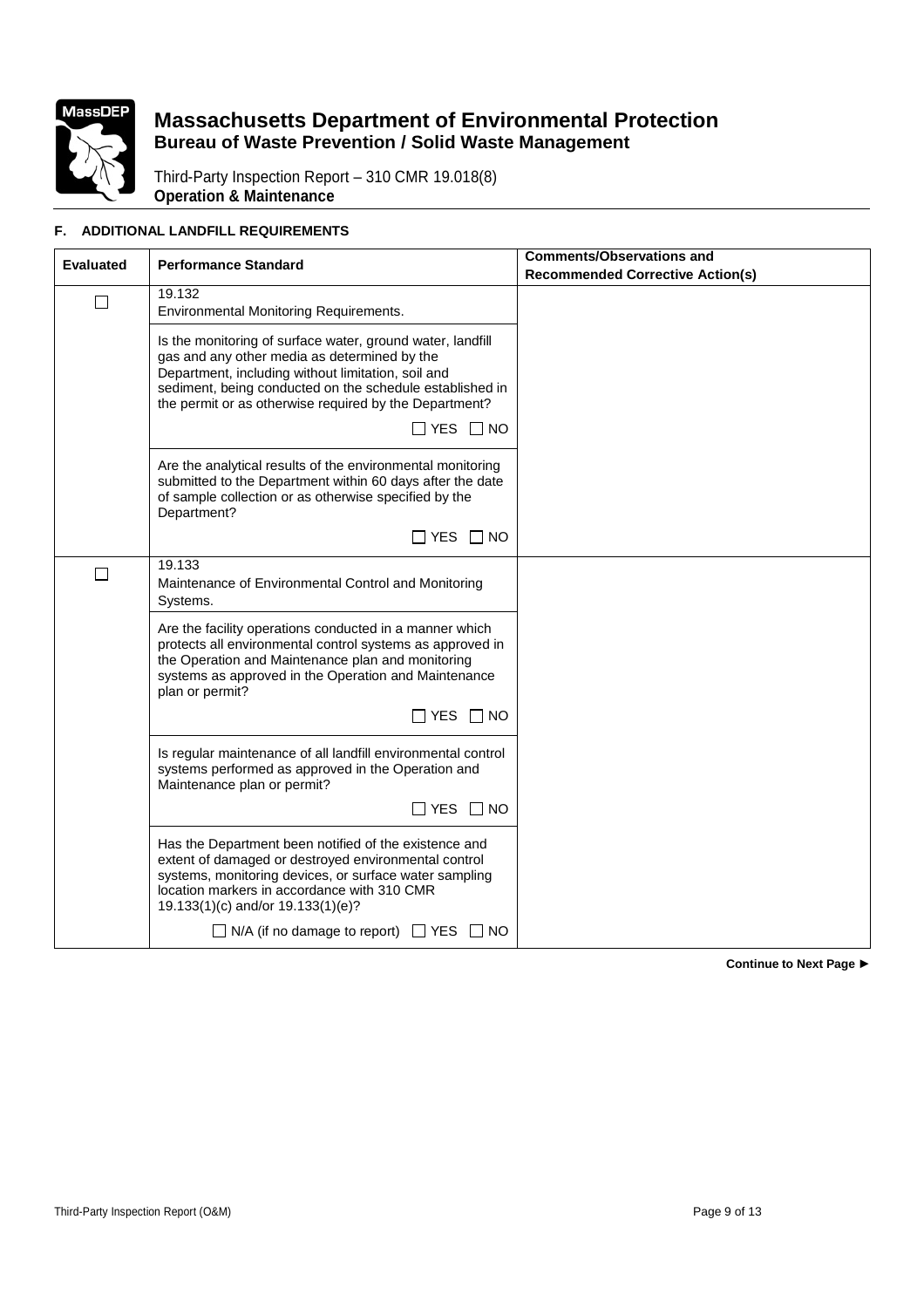

Third-Party Inspection Report – 310 CMR 19.018(8) **Operation & Maintenance**

### **F. ADDITIONAL LANDFILL REQUIREMENTS** – Continued

| <b>Evaluated</b> | <b>Performance Standard</b>                                                                                                                                   | <b>Comments/Observations and</b>        |
|------------------|---------------------------------------------------------------------------------------------------------------------------------------------------------------|-----------------------------------------|
|                  |                                                                                                                                                               | <b>Recommended Corrective Action(s)</b> |
| $\Box$           | 19.121(4)<br>Landfill Gas Recovery Operation and Maintenance<br>Requirements.                                                                                 |                                         |
|                  | Is condensate generation kept to a minimum and<br>condensate recirculation, if proposed, performed in<br>accordance with the permit?                          |                                         |
|                  | $\Box$ YES $\Box$ NO                                                                                                                                          |                                         |
|                  | Are the sampling and analysis of condensate conducted<br>on the schedule established in the permit or as otherwise<br>required by the Department?             |                                         |
|                  | $\Box$ YES $\Box$ NO                                                                                                                                          |                                         |
|                  | Are the analytical results of condensate monitoring<br>reported to the Department as established in the permit or<br>as otherwise required by the Department? |                                         |
|                  | ΠYES ΠNO                                                                                                                                                      |                                         |
|                  | Is an annual report on the operation of the landfill gas<br>recovery facility submitted to the Department as specified<br>in the permit?                      |                                         |
|                  | YES<br>$\Box$ NO                                                                                                                                              |                                         |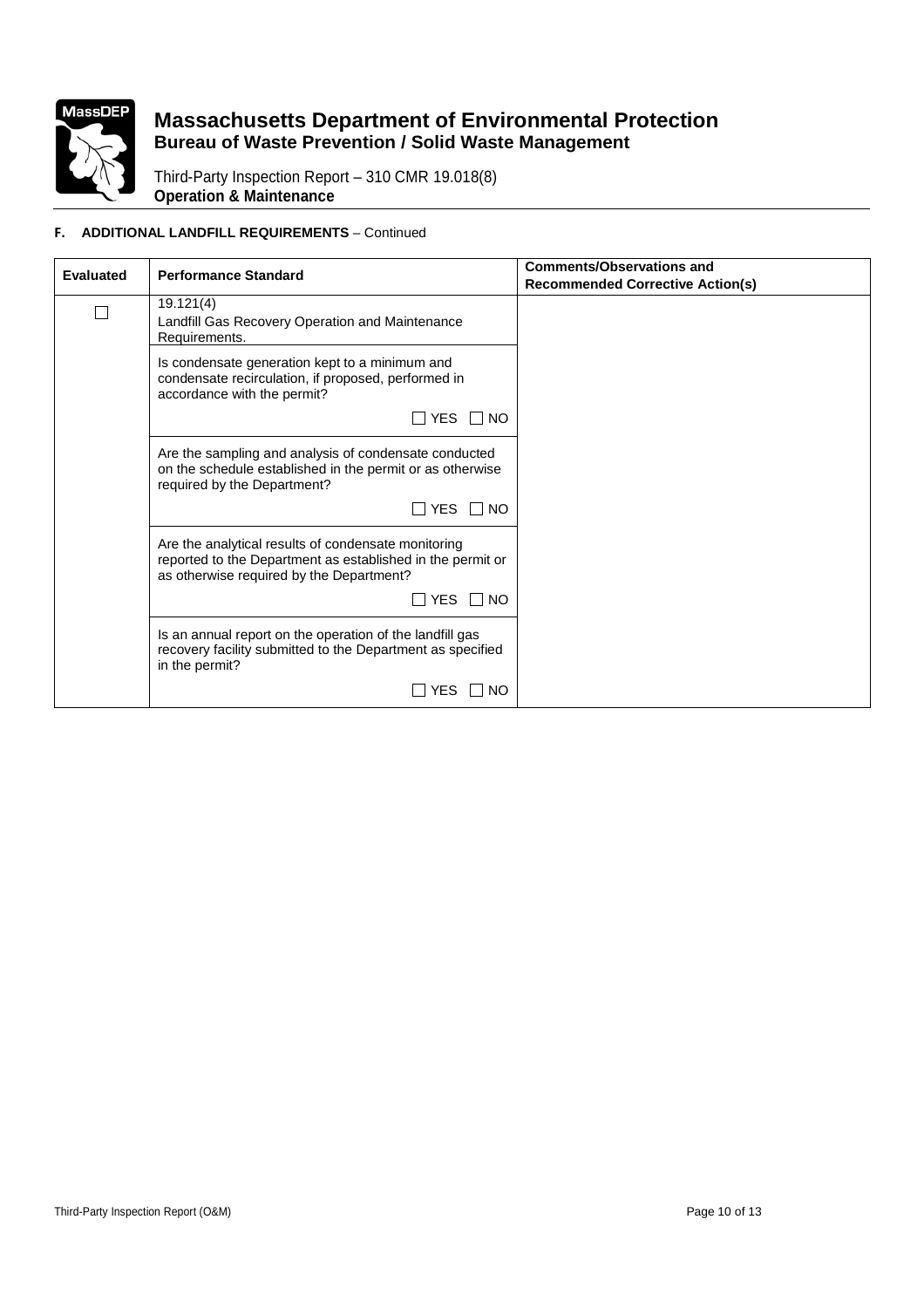

Third-Party Inspection Report – 310 CMR 19.018(8) **Operation & Maintenance**

#### **VI. Inspection Observations**

#### **A. FACILITY CONDITION AND OPERATIONS**

Examine and evaluate the facility condition and operations as observed during the inspection, including the following:

- $\Box$  Describe any evidence of the following conditions observed at the time of the inspection:
	- Unpermitted discharges to air, water, land or other natural resources of the Commonwealth; and
	- Dust, odors, litter, and/or other nuisance conditions.

 Document and discuss all deviations from any specific requirements for the facility that are not addressed in the previous section (Section V. – Performance Standards), including without limitation, the requirements set forth in the facility's operation and maintenance plan, orders or other enforcement documents, and other solid waste permits, approvals, and authorizations issued to the facility by MassDEP.

 $\Box$  List the types and estimated quantities of all waste and materials stored at the facility at the time of the inspection.

- $\Box$  Provide a narrative that describes the overall status of the general condition, operation and performance of the facility as observed at the time of the inspection.
- $\Rightarrow$  Attach photographs taken during the inspection that depict the general condition and operation of the facility. At a minimum, include photographs, as applicable, of the waste unloading (tipping) area, waste storage areas, recyclable material storage and, for transfer stations, the waste reloading activity.

Discussion:

#### **B. RECORD REVIEW**

Examine and evaluate the facility's record-keeping. Without limitation, document the status of the facility's compliance with, and any deviations from, the record-keeping required by 310 MCR 19.000; the facility's operation and maintenance plan; orders or other enforcement documents issued to the facility; and other solid waste permits, approvals, determinations and authorizations issued to the facility by the Department, including the following:

□ Discuss the evaluation of the Facility's "daily log" such as, daily tonnage records.

 $\Box$  List and discuss any special incidents that have occurred since the previous inspection such as exceedances of the facility's permitted waste acceptance limits, nature and outcome of complaints reported to the facility operator (including the identity of the complainant, if known), fires, emergencies, or other disruptions to the routine operation of the facility.

Discussion: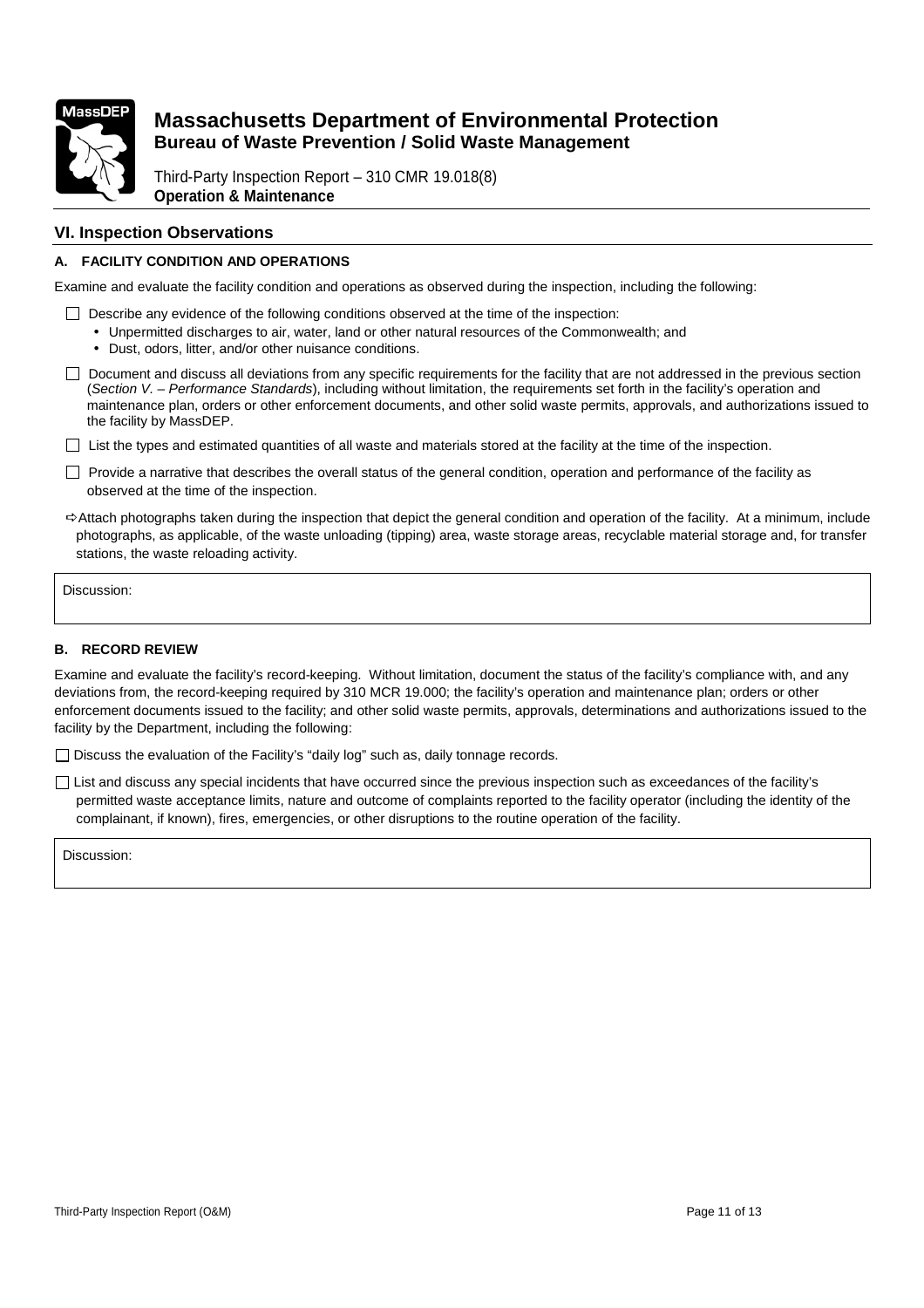

Third-Party Inspection Report – 310 CMR 19.018(8) **Operation & Maintenance**

### **VII. Summary and Recommendations**

Pursuant to 310 CMR 19.018(6)(a)4., where a third-party inspector observes that the operation or maintenance of the facility deviates from the aforementioned applicable requirements, he or she shall document all such deviations and recommend corrective actions for the facility to take to return to compliance.

#### **A. INSPECTION RESULTS**

Based on the examinations and evaluations conducted in Sections V. and VI., please summarize the inspection results by checking one of the following determinations:

 $\Box$ **No deviations from the applicable performance standards or additional requirements listed at 310 CMR 19.018(6) were identified during this inspection.** 

If no deviations were identified during the inspection, check this box and proceed to Section VII.B.

**Deviations from the applicable performance standards or additional requirements listed at 310 CMR 19.018(6) were**   $\Box$ **identified during this inspection and are discussed further in this report.**  If deviations were identified during the inspection, check this box and ensure that each deviation and the recommended corrective actions are discussed in the applicable section(s) below.

#### **B. STATUS OF PREVIOUS RECOMMENDATIONS FOR CORRECTIVE ACTION**

If a previous inspection report identified deviations with recommendations for corrective action, please describe the action(s) taken since the last inspection to return the facility to compliance with the applicable requirements.

Discussion:

#### **C. RECOMMENDATIONS FOR CORRECTIVE ACTION**

Based on the results of this inspection, please list all deviations noted during the inspection and provide recommendations for corrective action to return to compliance with the applicable requirement.

Recommendations:

#### **D. ADDITIONAL COMMENTS**

Comments:

### **VIII. Additional Information Checklist**

Attach the following additional information, as applicable, to complete the inspection report.\*

 $\Box$  Attach photographs taken during the inspection that depict the general condition and operation of the facility, as required in Section VI.A.

 $\Box$  For C&D Waste facilities only, attach the analytical results, as required in Section V.B.

\*Note: Pursuant to 310 CMR 19.018(8), MassDEP may request additional information.

**Continue to Certification Statement on Next Page ►**